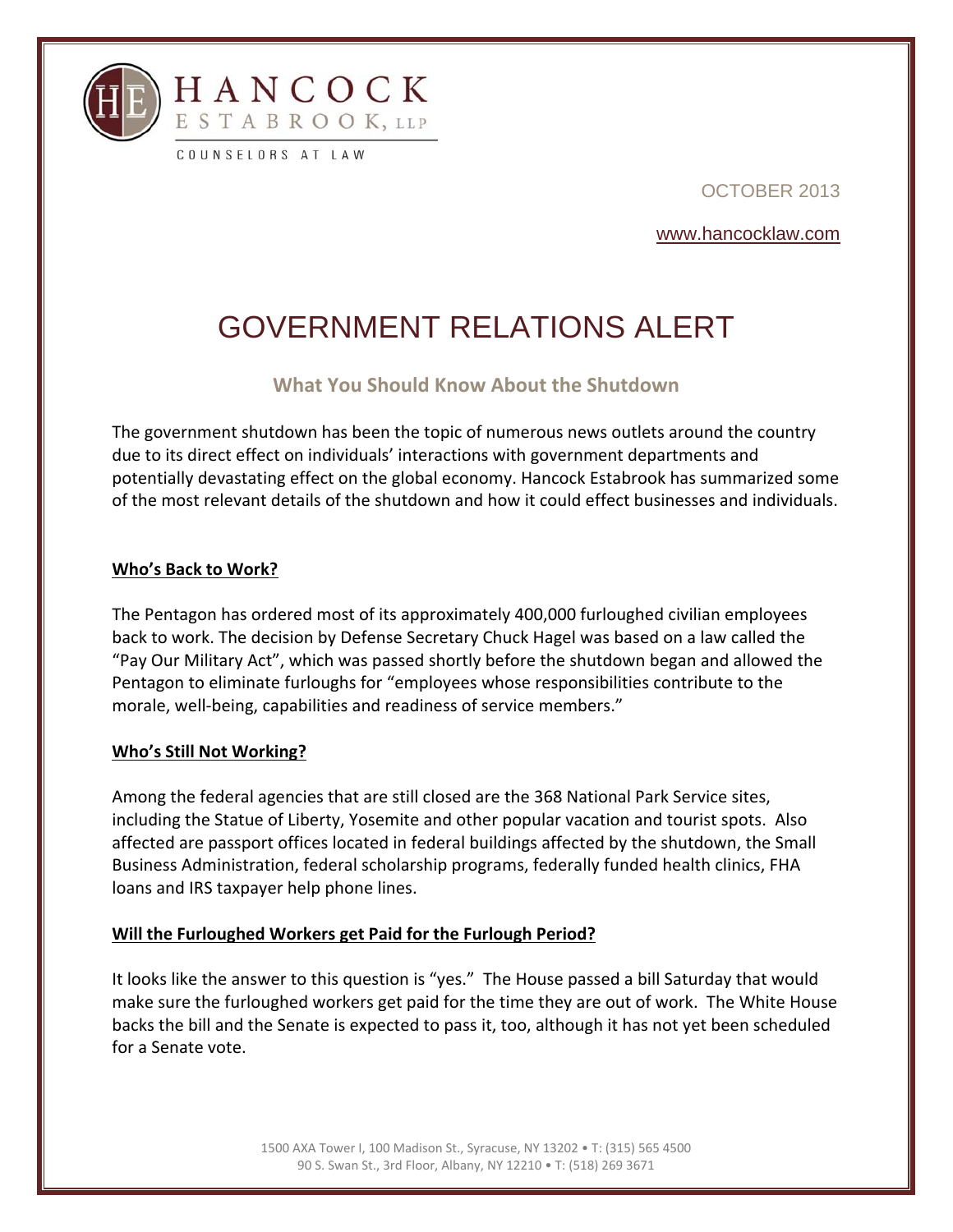#### **What Federal Agencies have the Largest Workforces?**

According to USA Today, the two agencies with the largest workforces are the Department of Veteran Affairs and the Department of Homeland Security, with combined employees numbering in excess of 500,000. Other agencies in the top ten include the Departments of Justice, Treasury, Agriculture, Health and Human Services, Department of State, Social Security Administration, the Department of the Interior and the Department of Transportation.

### **Are any Agencies Exempt from the Shutdown?**

Yes, the shutdown will have no effect on government services characterized as "essential", which includes entitlement programs, national security, air traffic control and staffing at the Federal Reserve.

#### **What Ripple Effect is the Shutdown Causing?**

Lockheed, the world's largest defense contractor, said on October 4 that it had identified about 3,000 employees for furloughs starting today. Other defense contractors, including Sikorsky Aircraft of Connecticut, which sells helicopters to the Defense Department, and United Technologies, had planned to furlough workers but cancelled those plans when the Pentagon called its civilian workers back October 7.

#### **Has This Ever Happened Before?**

l

Yes. This is the 17th government shutdown in the last 40 years. The last one was in late 1995 and lasted 21 days, going into 1996.

## **How Can Hancock Estabrook Help You?**

If you have filings pending with any governmental office, please call us to discuss what you can expect due to the shutdown. Some examples include:

- If you have a loan application pending with The Small Business Administration.
- If you have a Copyright Application filed with the U.S. Copyright Office.
- If you have any claims or charges filed against you by the Employment Opportunity Commission, Department of Labor or National Labor Relations Board.
- If you participate in E-Verify and have a pending I-9 work authorization form in process with the Department of Homeland Security.
- If you are a construction company with government contracts.

If you have any questions or would like more information on the issues discussed in this communication, please **contact any of the following Hancock Estabrook attorneys:**

| Michael A. Arcuri  | 315.565.4559 | marcuri@hancocklaw.com   |
|--------------------|--------------|--------------------------|
| Janet D. Callahan  | 315.565.4511 | jcallahan@hancocklaw.com |
| Michael J. Sciotti | 315.565.4550 | msciotti@hancocklaw.com  |

1500 AXA Tower I, 100 Madison St., Syracuse, NY 13202 • T: (315) 565 4500 90 S. Swan St., 3rd Floor, Albany, NY 12210 • T: (518) 269 3671